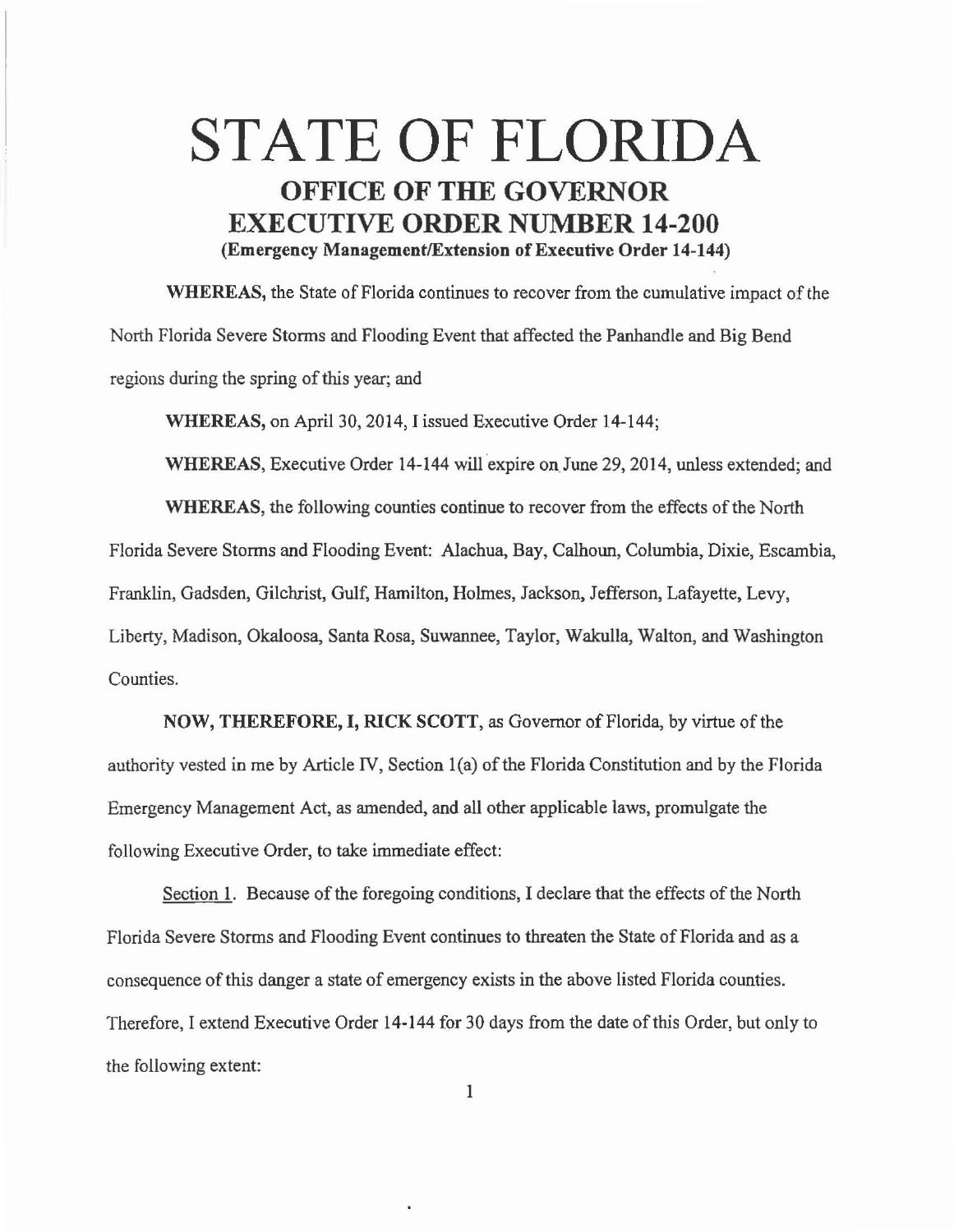A. I designate the Director of the Division of Emergency Management as the State Coordinating Officer for the duration of this emergency and direct him to execute (or activate??) the State's Comprehensive Emergency Management Plan and other response, recovery, and mitigation plans necessary to cope with the emergency. Pursuant to section  $252.36(1)(a)$ , Florida Statutes, I delegate to the State Coordinating Officer the authority to exercise those powers delineated in sections 252.36(5)-(l 0), Florida Statutes, which he shall exercise as needed to meet this emergency, subject to the limitations of section 252.33, Florida Statutes. In exercising the powers delegated by this Order, the State Coordinating Officer shall confer with the Governor to the fullest extent practicable. The State Coordinating Officer shall also have the authority to:

1. Invoke and administer the Emergency Management Assistance Compact ("EMAC") (sections 252.921-.933, Florida Statutes) and other compacts and agreements existing between the State of Florida and other states, and the further authority to coordinate the allocation of resources from such other states that are made available to Florida under such compacts and agreement so as best to meet this emergency.

2. Seek direct assistance from, and enter into agreements, with any and all agencies of the United States Government as may be needed to meet this emergency.

3. Direct all state, regional, and local governmental agencies, including law enforcement agencies, to identify personnel needed from those agencies to assist in meeting the needs created by this emergency, and to place all such personnel under the direct command and coordination of the State Coordinating Officer to meet this emergency.

4. Designate Deputy State Coordinating Officers.

5. Enter into such orders as may be needed to implement any or all of the foregoing powers.